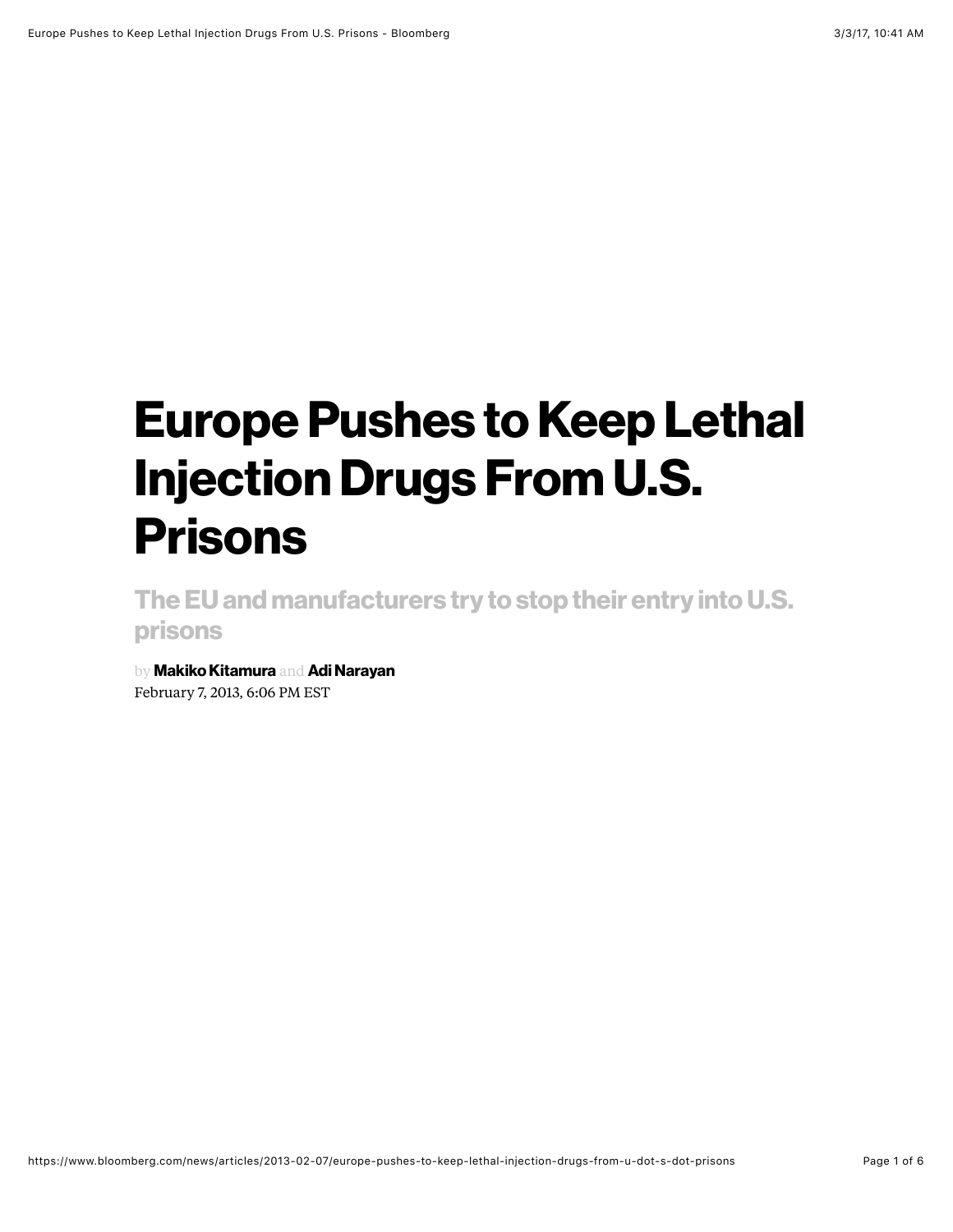

*Photograph by David J Sams/Getty Images*

Pharmaceutical makers have long promoted their products as a means to enhance or prolong life. Now some have been enmeshed in a transatlantic battle over whether their drugs can also be used to end it. Europe is escalating its war on the U.S. practice of executing inmates with prescription drugs, and they're making it harder for prisons in the 33 states where lethal injection is legal to acquire their weapons of choice.

The U.S. is one of only two developed democracies to use capital punishment. The other, Japan, executes by hanging. "Not only is capital punishment outlawed across Europe, but European policy is also to work actively for abolition of the death penalty worldwide," says Sarah Ludford, a member of the European Parliament. "By persuading responsible pharmaceutical companies to supervise their distribution chain and by getting controls on exports from Europe tightened, U.S. prisons' ability to procure their death machine supplies has been thwarted."

Lethal injection usually involves three drugs: one to put an inmate to sleep, one to paralyze the muscles, and one to stop the heart. First adopted by Oklahoma more than 35 years ago, that protocol had been little changed until Europe two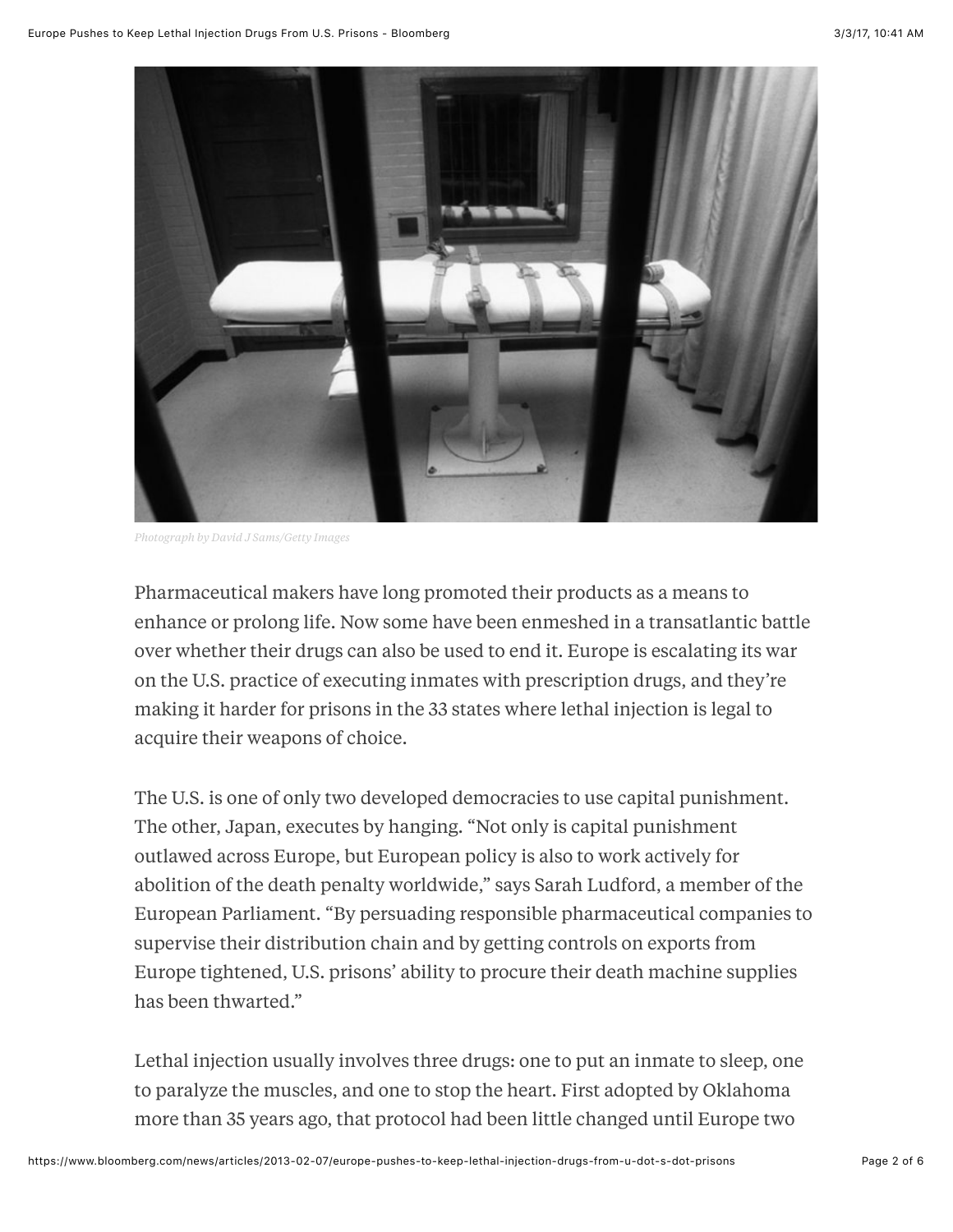years ago began limiting drug supplies. "Until recently there was a great deal of mystification and ignorance surrounding the mechanics of drug distribution," says Maya Foa, head of the Stop the Lethal Injection Project at Reprieve, a U.K. human rights group.

The battle has been focused on a key component of the drug cocktail: the sedative. (There were no major U.S. suppliers at the time.) Supplies of the preferred option were disrupted when the Italian government two years ago asked U.S. drugmaker Hospira to guarantee that the sodium thiopental it was manufacturing in Italy wouldn't be used in executions. The company said in January 2011 that it couldn't comply with the request and ceased making the surgical sedative.

Hospira's decision led some prisons to replace sodium thiopental with another [drug, pentobarbital. Danish drugmaker H. Lundbeck](https://www.bloomberg.com/quote/LUN:DC) <https://www.bloomberg.com/quote/LUN:DC> sold pentobarbital as Nembutal, a treatment for seizures. But investigations by Reprieve found that Lundbeck's product was being used in executions in states including Ohio, South Carolina, and Texas. In July 2011, Lundbeck said it would require customers to buy Nembutal through a single wholesaler and to sign a form confirming they won't resell it, aren't a prison, and know Lundbeck opposes executions. "We were in a situation where our drug was used in a way in which it was not intended to be used," says Lundbeck Chief Executive Officer Ulf Wiinberg. "We took that seriously, and we took actions to try to prevent misuse."

Still, several prisons managed to buy the drug before the controls, with nine states carrying out 43 executions last year using pentobarbital, according to the Washington (D.C.)-based Death Penalty Information Center. All but one used Nembutal, according to Reprieve. Lundbeck sold its Nembutal business to Lake Forest (Ill.)-based Akorn in December 2011. Akorn Chief Financial Officer Tim Dick didn't respond to voice mail and e-mail messages.

In tandem with Lundbeck's efforts, the European Commission amended its socalled Torture Goods Regulation—which governs the trade of products that can be used for capital punishment, torture, or other cruel treatment—to impose export controls on pentobarbital as well as sodium thiopental.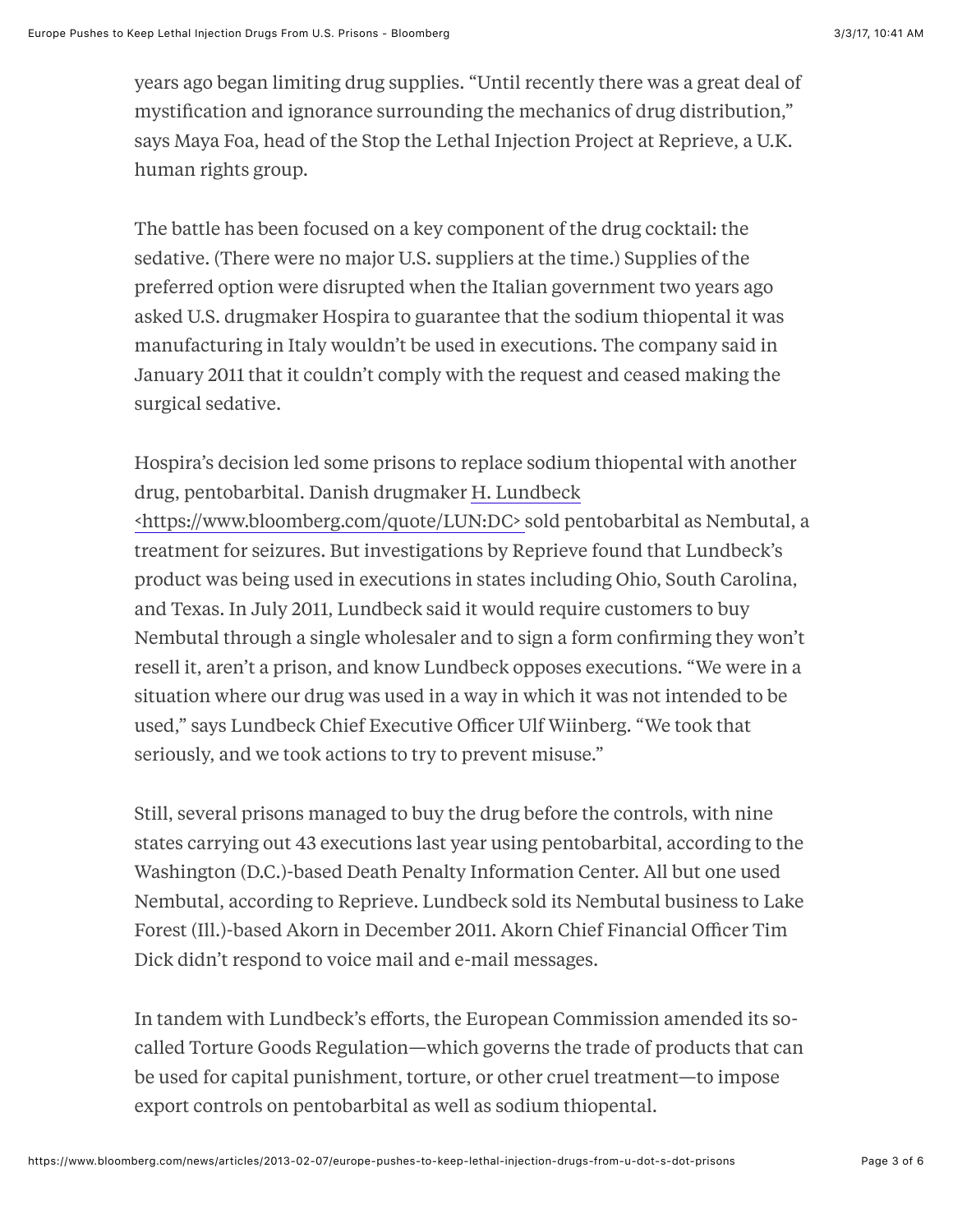U.S. prisons next turned to propofol, a drug that contributed to Michael Jackson's death. Missouri adopted a plan last year to use it in executions. In August, Fresenius Kabi, a U.S. unit of German health-care company Fresenius, said it won't accept propofol orders from any U.S. departments of correction and that it has instituted tighter controls through a select list of wholesalers and distributors. "We understand that one or more departments of correction in the U.S. are considering amendment of their lethal injection protocols to include propofol," the Fresenius Kabi unit said in a statement. "Clearly such use is contrary to the FDA-approved indications for propofol and inconsistent with Fresenius Kabi's mission of 'Caring for life.' " The EC now is considering adding propofol to its torture goods restricted list.

Drugmakers' actions may not be enough to stop the flow to prisons through back channels, Reprieve's Foa says. Nebraska's Department of Correctional Services said in November 2011 it had received a supply of sodium thiopental from Swiss drugmaker Naari. The company later said samples of the drug were sent to Chris Harris, a middleman in India, who misled Naari by saying he was procuring them for product registration purposes in Zambia, not for executions in Nebraska. "I am shocked and appalled by this news," Naari CEO Prithi Kochhar said in a letter to Nebraska Chief Justice Michael Heavican dated Nov. 18, 2011. "Naari did not supply these medicines directly to the Nebraska Department of Correctional Services." Harris didn't respond to an e-mailed request for comment, and phone numbers on his website no longer function.

Several states in 2011 surrendered supplies of lethal injection drugs to federal agents. They had been obtained from distributor Dream Pharma in London, which Reprieve says operated in a rented space in the back of a driving instructor's office. A man who answered the phone at Dream Pharma's office said the company had no comment and declined to give his name.